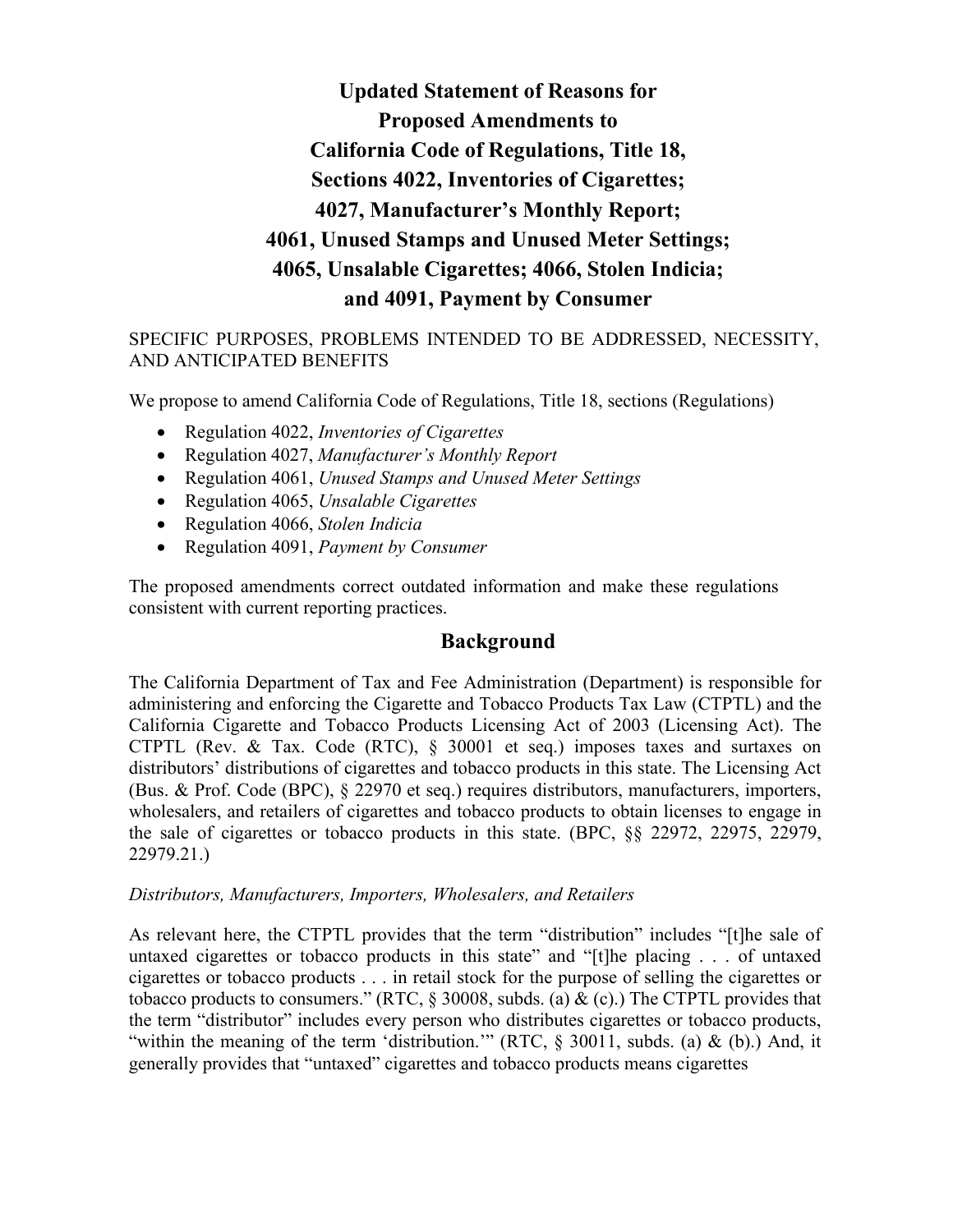and tobacco products that have not been distributed in such a manner as to produce a tax liability under the CTPTL. (RTC, §§ 30005, 30005.5.)

The CTPTL requires distributors to register for a distributor's license (RTC, §§ 30140, 30151) and makes it a crime to engage in business as a distributor without a license. (RTC, § 30149.) The CTPTL requires distributors to purchase tax stamps to pay the taxes imposed on their distributions of cigarettes and affix a tax stamp to each pack of cigarettes before distribution. (RTC, §§ 30161, 30163.) It also requires distributors to file returns reporting the taxes imposed on their distributions of tobacco products and requires distributors to remit payment for those taxes with their returns. (RTC, § 30181, subd. (b).) And, tobacco products are referred to as "tax-paid" after they have been distributed by a licensed distributor who will pay the applicable taxes imposed on the distribution of the tobacco products under the CTPTL.

The CTPTL does not prohibit manufacturers from buying untaxed materials to use to manufacture cigarettes and tobacco products. The CTPTL does provide for manufacturers to sell untaxed cigarettes and tobacco products to licensed distributors (RTC, § 30103), and provides for the original importer (as defined in RTC, § 30019) to sell untaxed cigarettes and tobacco products manufactured outside the United States to a licensed distributor. (RTC, § 30105.) The CTPTL provides that the term "wholesaler" includes any person, other than a licensed distributor, who engages in the business of making sales for resale of tax-paid cigarettes and tobacco products (RTC, § 30016), requires wholesalers to register for a wholesaler's license (RTC, § 30155), and makes it a crime to engage in business as a wholesaler without a license. (RTC, § 30159.) The CTPTL also provides that if any person becomes a distributor without first obtaining a distributor's license, then the taxes and applicable penalties and interest, imposed on the person's distributions of untaxed cigarettes and tobacco products are immediately due and payable (RTC, § 30210), and the taxes, interest, and penalties are subject to being immediately assessed and collected by the seizure and sale of the person's property. (RTC, §§ 30211, 30212.) The CTPTL does not define the term "retailer" and the CTPTL does not apply to a retailer, unless the retailer is also a distributor, manufacturer, importer, or wholesaler.

### *Taxes and Surtaxes on Distributors' Distributions of Cigarettes and Tobacco Products*

RTC section 30101 in the CTPTL imposes a tax upon every distributor of cigarettes and the tax applies to the distribution of each cigarette. The rate of the RTC section 30101 tax was five mills (\$0.005) per cigarette distributed from October 1, 1967, through December 31, 1993, and the rate of the tax has been six mills (\$0.006) per cigarette or \$0.12 per pack (\$0.006 x 20 cigarettes) distributed since January 1, 1994.

In November 1988, California voters passed Proposition 99, known as the "Tobacco and Health Protection Act of 1988" (Prop. 99). Among other things, Prop. 99 imposed a surtax on every distributor of cigarettes at the rate of 12.5 mills (\$0.0125) per cigarette or \$0.25 per pack (\$0.0125 x 20 cigarettes) distributed. Prop. 99 imposed a tax on every distributor of tobacco products, based on the wholesale cost of the products distributed, at a rate equivalent to the combined rate of the taxes imposed on cigarettes by the Prop. 99 surtax and the other provisions of the CTPTL, which only included the RTC section 30101 tax at the time. Prop. 99 also added RTC section 30121, subdivision (b), to the CTPTL to provide that tobacco products "includes, but is not limited to, all forms of cigars, smoking tobacco, chewing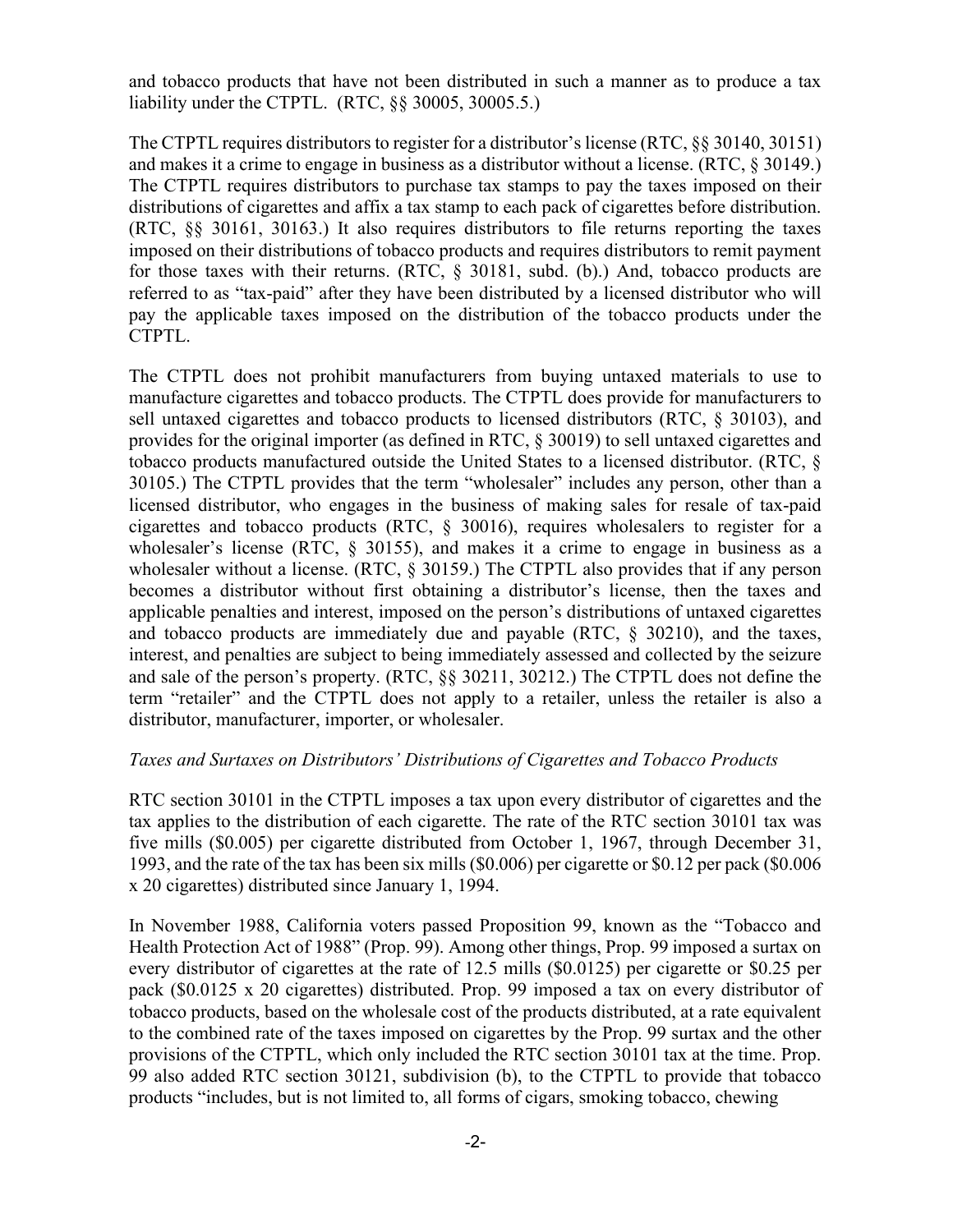tobacco, snuff, and any other articles or products made of, or containing at least 50 percent, tobacco, but does not include cigarettes." Prop. 99's surtax on the distribution of cigarettes and equivalent tax on the distribution of tobacco products are both codified in RTC section 30123 in the CTPTL.

In November 1998, California voters passed Proposition 10, known as "The Children and Families First Act" (Prop. 10). The purpose of Prop. 10 was to create county commissions to provide early childhood medical care and education. Prop. 10 imposed an additional surtax on every distributor of cigarettes at the rate of 25 mills (\$0.025) per cigarette or \$0.50 per pack distributed. Prop. 10 imposed a tax on every distributor of tobacco products (as defined in RTC, § 30131.1, subd. (b), which was identical to RTC, § 30121, subd. (b) quoted above), based on the wholesale cost of the products distributed, at a rate equivalent to the rate of the Prop. 10 surtax on cigarettes. Prop. 10's surtax on the distribution of cigarettes and equivalent tax on the distribution of tobacco products are both codified in RTC section 30131.2 in the CTPTL.

On November 8, 2016, California voters passed Proposition 56, known as "The California Healthcare, Research and Prevention Tobacco Tax Act of 2016" (Prop. 56), which went into effect on April 1, 2017. As relevant here, Prop. 56 imposed an additional tax on every distributor of cigarettes at the rate of 100 mills (\$0.10) per cigarette or \$2.00 per pack distributed, which increased the combined cigarette tax rate from \$0.87 per pack to \$2.87 per pack. And, Prop. 56 imposed a tax on every distributor of tobacco products based on the wholesale cost of the products, at a rate equivalent to the rate of Prop. 56's tax on cigarettes. Prop. 56's tax on the distribution of cigarettes is codified in RTC section 30130.51 in the CTPTL and Prop. 56's equivalent tax on the distribution of tobacco products is imposed by RTC section 30123 in the CTPTL (discussed above).

### *Refunds*

The CTPTL authorizes the Department to prescribe regulations for issuing refunds or credits to distributors on their purchase of unused cigarette tax stamps. (RTC, § 30176.) Similarly, RTC section 30177 authorizes the Department to prescribe regulations for refunds or credits to distributors on their purchase of cigarette tax stamps that have been affixed to packages of cigarettes that have become unsalable prior to distribution, or that have become unsalable after distribution and have been returned for credit or exchange, and the Department has proof of such return or destruction.

# *Reports*

The Department has broad authority to prescribe reports from licensees to carry out the CTPTL and the Licensing Act. RTC section 30182 authorizes the Department's prescription of reports from distributors. RTC section 30188 authorizes the Department's prescription of reports from wholesalers. BPC section 22979.24 authorizes the Department's prescription of reports from manufacturers and importers. RTC section 30454 provides the Department additional authority to require distributors and other persons to report shipments of cigarettes or tobacco products from a point outside this state to a point within this state.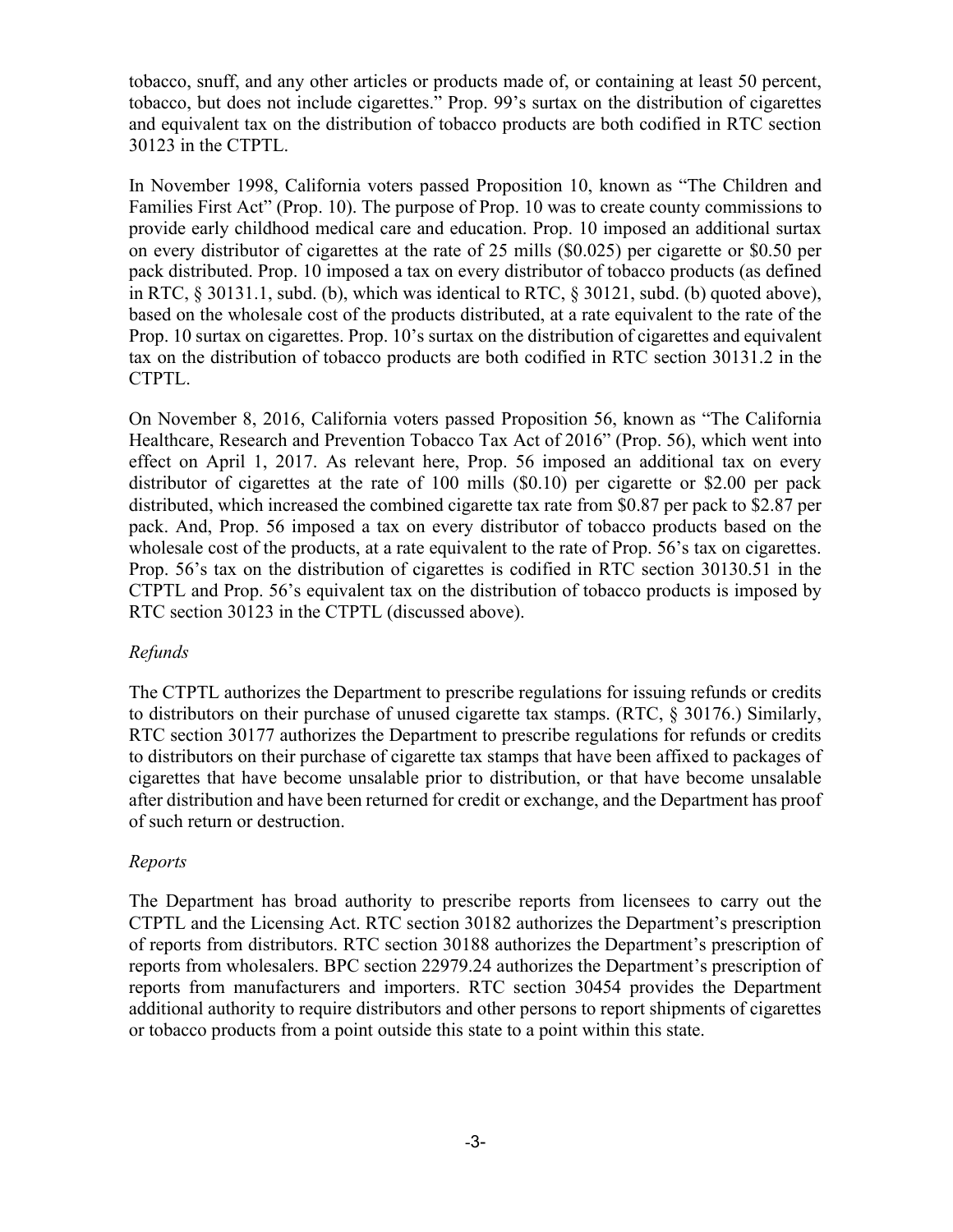### *Cigarette Tax Uniformity Reporting*

The Department participates with the Federation of Tax Administrators (FTA). The FTA has a Tobacco Tax Uniformity Project, the mission of which is to provide an opportunity for government and industry to partner for the efficient and effective reporting and remittance of cigarette and tobacco taxes, to minimize cigarette and tobacco tax evasion, and to act as an information resource to stakeholders. The first point in the Tobacco Tax Uniformity Projects plan to combat cigarette and tobacco tax evasion is for all states to adopt and implement uniform reporting guidelines. Beginning with the May 2020 reporting period (due June 25, 2020), tax forms filed by cigarette manufacturers, importers, distributors, and wholesalers were updated to include the FTA uniformity reporting standards.

### *Payment by Consumer*

Excise tax is imposed on the sale or use of untaxed cigarettes and tobacco products in this state. (RTC,  $\S$  30008, subds. (a) & (b).) RTC section 30187 provides that a consumer or user of cigarettes or tobacco products whose use of untaxed cigarettes or tobacco products is subject to tax must file a report with the Department if the tax has not been collected from the consumer by a licensed distributor. A consumer most commonly is subject to tax when purchasing cigarettes and tobacco products from an out-of-state seller, but an exemption applies when an individual brings no more than 400 cigarettes into this state for his or her own use. (RTC, § 30106.) The report must contain the amount of cigarettes and tobacco products received by the consumer and any other detail prescribed by the Department. (RTC,

§ 30187.) Additionally, RTC section 6201 provides that use tax is imposed on the storage, use, or consumption in this state to tangible personal property purchased from a retailer for storage, use, or consumption in this state.

# **Interested Parties Process**

Originally, the Department proposed amendments to Regulations 4022, 4027, 4061, 4065, 4066, and 4091 as part of a package of amended CTPTL regulations that also included Regulations 4011, *Distributors Not Engaged in Business in this State*; 4034, *Report of Shipments to Consumers*; and 4063.5, *Exported Tax-Paid Tobacco Products*. An initial discussion paper and proposed amendments were provided to the public and a meeting with interested parties was held on November 1, 2018 to discuss the proposed amendments. The Department received comments related to the proposed amendments to Regulations 4011, 4034, and 4063.5 and decided to postpone those revisions. The Department did not receive any written comments from interested parties related to the amendments proposed for Regulations 4022, 4027, 4061, 4065, 4066, or 4091.

# **Proposed Amendments**

The proposed amendments to Regulation 4022, *Inventories of Cigarettes;* Regulation 4027, *Manufacturer's Monthly Report*; Regulation 4061, *Unused Stamps and Unused Meter Settings;* Regulation 4065, *Unsalable Cigarettes*; Regulation 4066, *Stolen Indicia*; and Regulation 4091, *Payment by Consumer* will correct outdated information and make these regulations consistent with current reporting practices, delete references to specific obsolete tax forms, and replace references from the Board of Equalization to the California Department of Tax and Fee Administration or Department. In lieu of the references to the forms, the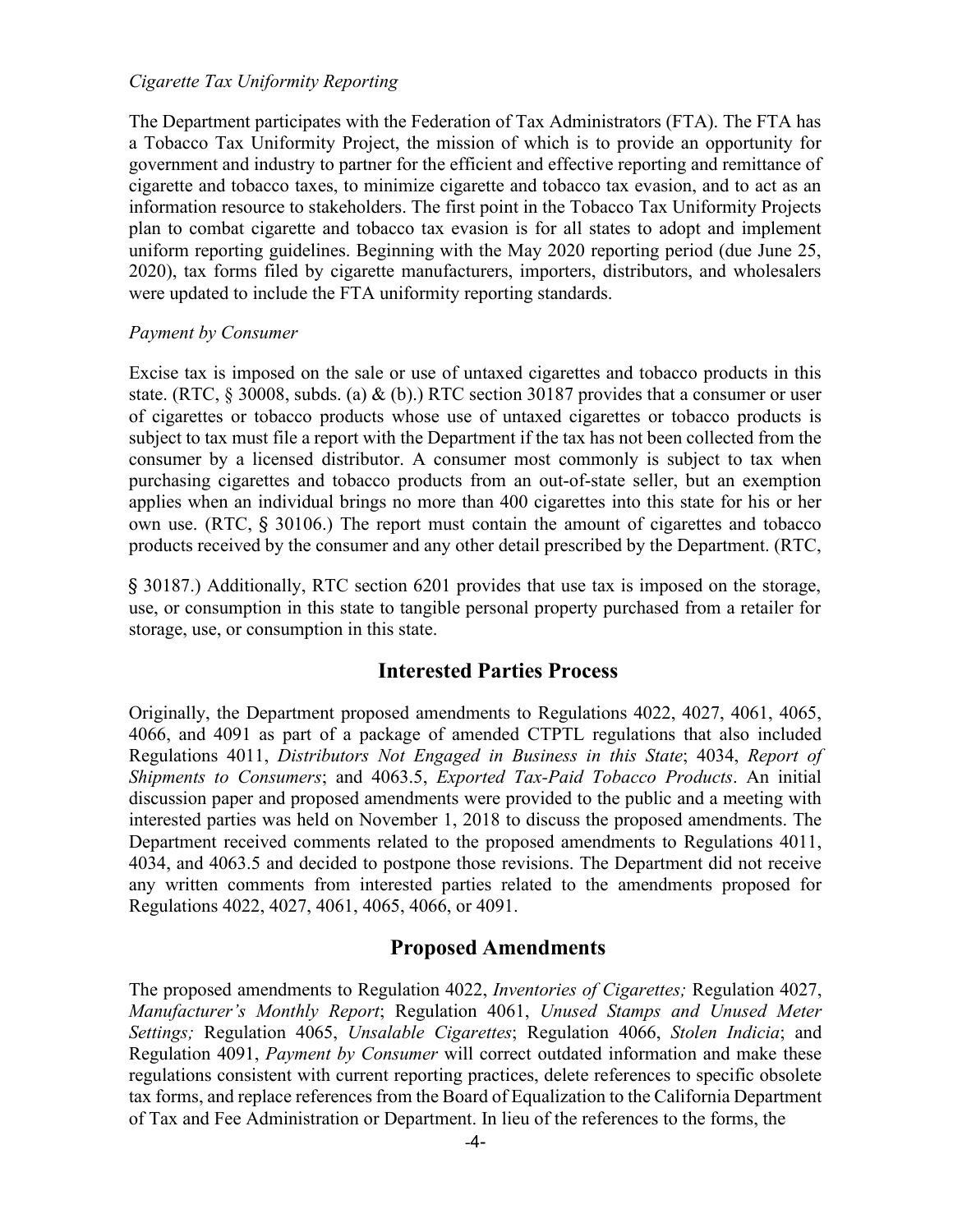regulations incorporate the forms' reporting requirements. The proposed revisions are as follows:

# Regulation 4022, *Inventories of Cigarettes*

Regulation 4022 requires cigarette distributors and wholesalers to file a monthly report that reconciles their inventory of cigarettes. The proposed amendments would clarify that importers are also required to file the monthly report. The proposed amendments would specify that the report is due on the  $25<sup>th</sup>$  day of each month. Additionally, the proposed amendments update references from the Board of Equalization to the Department. The proposed amendments also remove references to meters and meter impressions, as these technologies are no longer in use. Additionally, staff proposes removing the current subdivision (b) in its entirety as the language is duplicative of the information in renumbered subdivision (a).

The proposed amendments remove references to obsolete forms, BOE 501-CD, *Cigarette Distributor's Tax Report* and BOE 501-CW, *Cigarette Wholesalers Report*, that are no longer in use. Instead, a new subdivision (c) was added that explains the required information to be included in reports submitted by a distributor or importer of cigarettes with respect to disbursements of cigarettes made by the licensee. Subdivision (d) was added and explains the required information in reports submitted by a distributor, importer, or wholesaler of cigarettes with respect to the receipt of cigarettes by the licensee.

## Regulation 4027, *Manufacturer's Monthly Report*

Regulation 4027 prescribes the information to be contained in monthly reports required to be filed with the Department by cigarette manufacturers and tobacco products manufacturers or importers. A proposed amendment changes the title of Regulation 4027 to "*Cigarette Manufacturer and Tobacco Products Manufacturer or Importer Monthly Return and Schedules.*" The proposed amendments also add the word "importers" to subdivisions (a) and

(c) as the provisions of Regulation 4027 apply to both manufacturers and importers of tobacco products. Subdivision (a) was also amended to correct the reporting due date from the  $20<sup>th</sup>$ day of the month to the  $25<sup>th</sup>$  day of the month. Subdivision (a) was amended to update report information that conforms with FTA uniformity standards and to remove reporting requirements on obsolete forms BOE-501-MC, *Manufacturer's Report of Cigarettes Released from Storage in California or Shipped into California,* and BOE-501-MT, *Manufacturer's Report of Tobacco Products released from Storage in California or Shipped into California*. Revised subdivision (b) and new subdivisions (c) and (d) replace these form references with a list of the reporting information that the Department requires from manufacturers of cigarettes or manufacturers and importers of tobacco products. The proposed amendments update references from the Board of Equalization to the Department throughout the regulation, and references to Revenue and Taxation Code (RTC) sections 30102, 30103, and 30105 were added.

### Regulation 4061, *Unused Stamps and Unused Meter Settings*

Regulation 4061 prescribes the process by which a distributor may obtain a refund or credit of unused cigarette tax stamps. The proposed amendments remove references to meters in the title and subdivision (a) since that technology is no longer in use. Subdivision (a) was also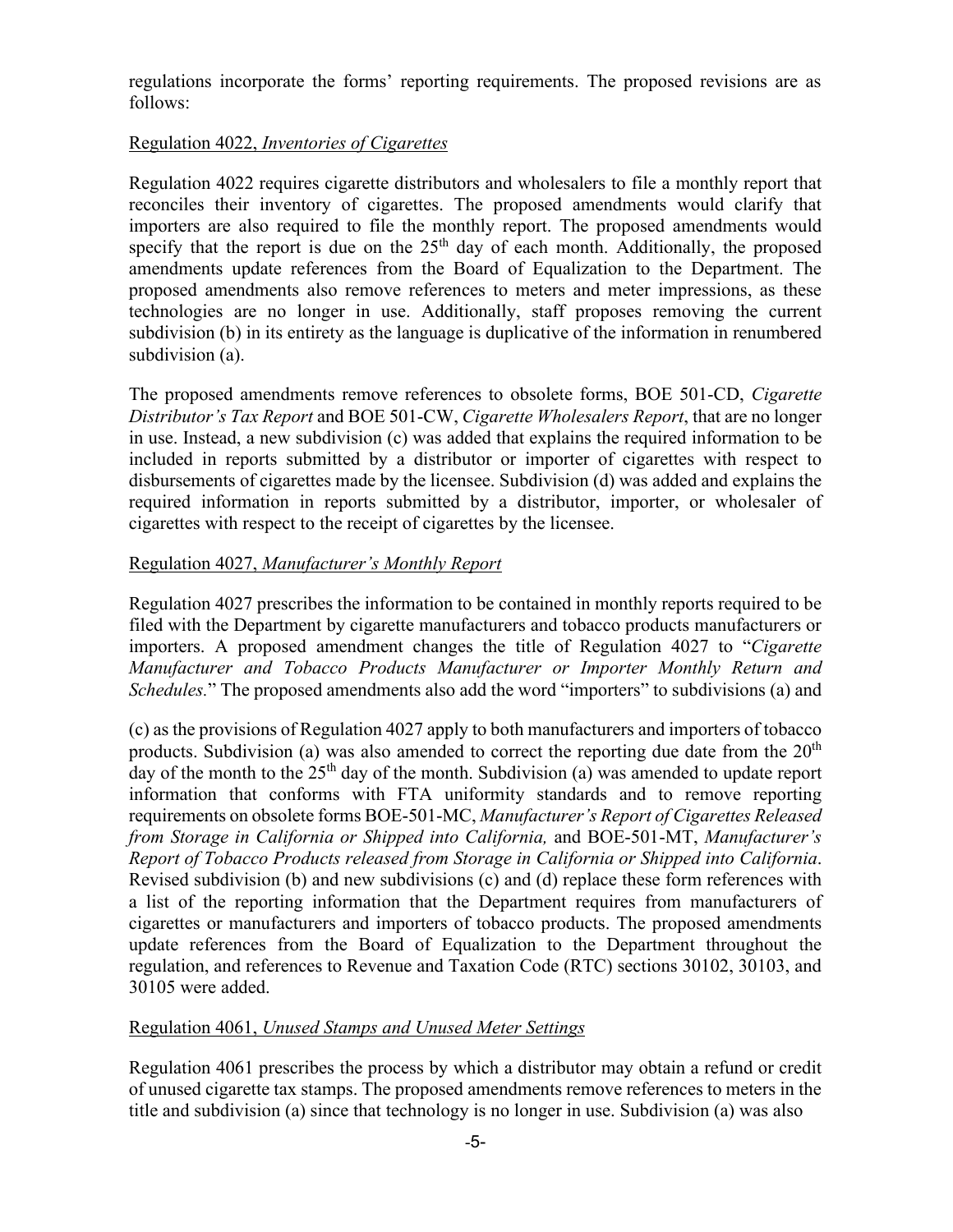revised to update the instructions for claiming refunds or credits by a distributor of unused stamps returned to the Department. The amendments include deleting instructions for claimants to use form BOE-1024, *Claim for Refund for California Tax Stamps,* and replacing it with a list of the information the Department requires claimants to provide to substantiate a claim for refund. Additionally, the proposed amendments update the language in subdivision (b) to clarify that an "unused stamp" is a tax stamp on a tax stamp roll that has not been affixed to a package of cigarettes. The language in subdivision (c) related to refunds or credits of stamps affixed to packages of cigarettes and their obliteration has been deleted since the regulation only relates to unused stamps; Regulation 4065 prescribes the process for obtaining a refund when tax stamps have been affixed to packs of cigarettes. The proposed amendments update references from the Board of Equalization to the Department throughout the regulation.

## Regulation 4065, *Unsalable Cigarettes*

Regulation 4065 prescribes the process by which a distributor may obtain a refund or credit when cigarette tax stamps are affixed to packs of cigarettes that have become unsalable. The unnumbered paragraph of the regulation was revised to be numbered as subdivision (a). New subdivision (a) was amended to remove the reference to meters since that technology is no longer in use, and to update references from the Board of Equalization to the Department. The new subdivision also provides an itemized list of the information claimants must provide to substantiate a claim for refund for cigarettes that have become unsalable.

Subdivision (b) was added to clarify how a Department employee is to confirm that a cigarette tax stamp has been properly made unrecognizable after a refund or credit has been verified as valid. This proposed addition also explains that the Department employee must provide the distributor a certification of the amount of tax stamps that are acceptable to include in their claim.

Subdivision (c) was added to clarify that, before a claim is granted, the distributor must provide a copy of the credit memorandum or affidavit from the manufacturer for the returned stock. These documents must indicate the number of cigarette tax stamps that were affixed to the returned packages of cigarettes.

Subdivision (d) was added to clarify that, in the event cigarettes are not returned to the manufacturer, a distributor shall provide proof of the destruction of cigarettes with tax stamps when they are unfit or unsalable by destroying them in the presence of an employee authorized to witness the destruction.

# Regulation 4066, *Stolen Indicia*

Regulation 4066 provides that no refund is available based on a distributor's assertion that cigarette tax stamps have been lost due to theft or unexplained disappearance. Staff proposes removing references to "meter settings" and "meter impressions" in Regulation 4066, as these technologies are no longer used. The word "unaffixed" was added before "stamps" for clarity.

# Regulation 4091, *Payment by Consumer*

Regulation 4091 prescribes the process by which consumers of cigarettes or tobacco products must report and pay tax when the tax is imposed on the consumer, such as when untaxed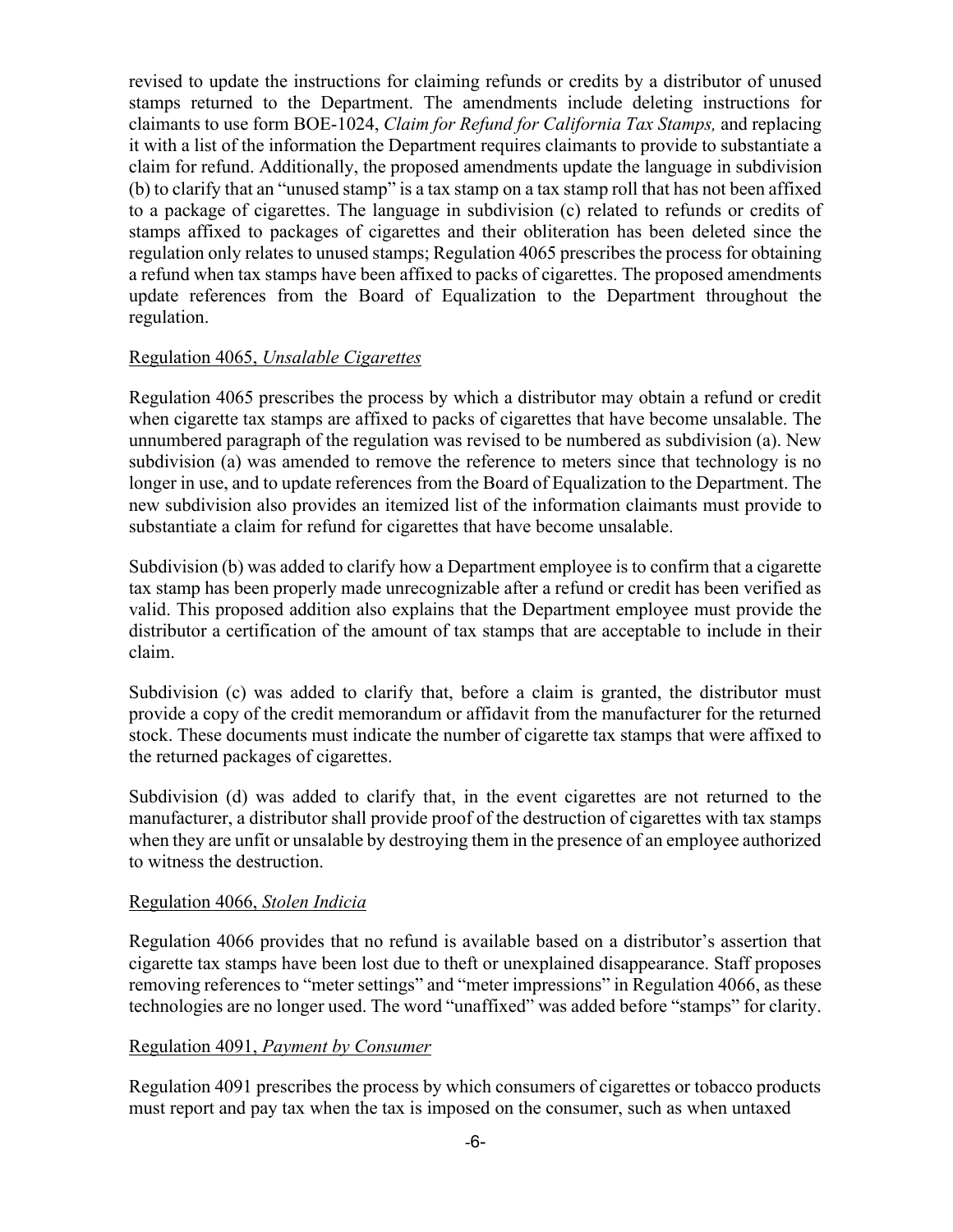cigarettes or tobacco products are shipped to the consumer from an out-of-state retailer. The proposed amendments in subdivision (a) remove reference to form BOE-501-CI, *Cigarette and Tobacco Products Excise Tax Return,* and replace it with a list of the information the Department requires for a submission to be considered a valid return. In subdivision (a) and (b), staff added "cigarette and tobacco products taxes" to clarify the tax for which consumers or users are liable with respect to this regulation. In addition, the proposed amendments update references from the Board of Equalization to the Department throughout the regulation.

# *Economic Impact Assessment*

The proposed amendments to Regulations 4022, 4027, 4061, 4065, 4066, and 4091 impact cigarette and tobacco products manufacturers, importers, distributors, and wholesalers. As of May 12, 2021, the number of active accounts were as follows:

- 761 Cigarette & Tobacco Products Distributor License,
- 27,551 Cigarette & Tobacco Products Retailer License,
- 381 Cigarette & Tobacco Products Wholesaler License,
- 2 Cigarette & Tobacco Transporter Permit,
- 144 Cigarette Distributor/Importer,
- 1 Cigarette Floor Stock Retailer,
- 60 Cigarette Internet Excise Tax,
- 60 Cigarette Internet Use Tax,
- 24 Cigarette Manufacturer,
- 33 Cigarette Manufacturer/Importer License,
- 49 Cigarette Tax Stamp,
- 199 Cigarette Wholesaler,
- 772 Tobacco Products Distributor,
- 209 Tobacco Products Manufacturer/Importer License,
- 189 Tobacco Products Manufacturers/Importer, and
- 322 Tobacco Products Wholesaler accounts.

It should be noted that a person may have more than one account type. There are no comparable Federal regulations. In the absence of Federal regulation, state regulation is needed, and the Department is the state agency responsible for administering state, local, and district sales and use tax. The Department considered whether to begin the formal rulemaking process to adopt the proposed amendments at this time or, alternatively, whether to take no action at this time. No additional alternatives were considered.

The amendments are needed to correct outdated information and make these regulations consistent with current reporting practices. The benefits of the regulatory changes are the result of goals developed by the agency based on broad statutory authority. Although the statewide dollar costs and benefits from these regulatory changes are unknown, the amendments provide clarification and guidance to cigarette and tobacco products manufacturers, importers, distributors, and wholesalers which will assist in their compliance and reporting. The amendments are also consistent with statutory requirements. As such, the Department anticipates that the proposed amendments will have little to no economic impact on businesses. The Department anticipates: